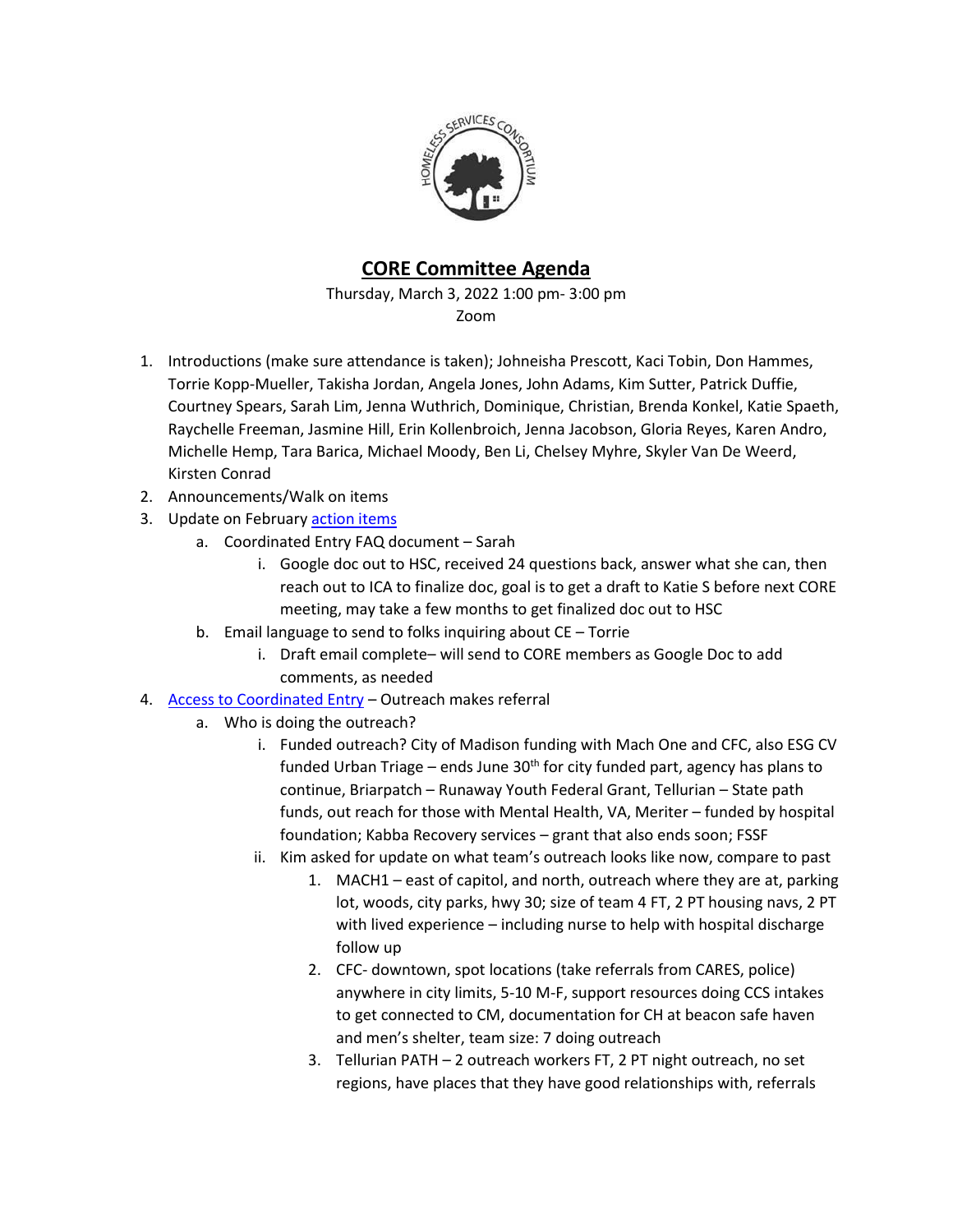from detox, Journey, crisis services, etc., partner with Kabba to focus on SA issues

- 4. Urban Triage 2 team members, downtown 3x a week FUMC, beacon, ywca, walk-ins, get referrals from city, no specific region, outreach at YWCA to help with CM, housing search, etc.
- 5. Briarpatch focused on school outreach, working with TEP and Beyond the Classroom grant, 3 outreach staff, middle and high schools are specific target
- 6. Meriter 2 outreach, discharged from hospital
- 7. FSSF extended out of downtown area, Reindahl, HWY 30, contracted with city to fund respite hotel for extreme weather, most of funds come from fundraising
- 8. LSS off the square club
- 9. Connecting the Dots
- iii. Are there any Medicaid programs/County funded programs that should be a part of outreach?
	- 1. Focus?
	- 2. Would CCS fall into this category?
	- 3. County working on RFP to fund outreach services
	- 4. Journey Crisis probably the closest Medicaid funded agency to provide some type of outreach in mental health capacity
	- 5. Recovery Coalition System Change group working on access to MH services, convos around how do we get info out to those unsheltered, no regular effort happening yet, large part of this is BHRC that opened last year
	- 6. Some of these agencies (Journey CSP) are meeting people where they are at, but because of the CM relationship aren't able to provide resources like outreach would be able to provide
- iv. Grassroots/informal outreach
	- 1. Bethel
	- 2. FUMC outreach partnered with MachOne, partnerships is the main focus of outreach
	- 3. Many that pop up in crisis that serve meals or provide informal services – How are these groups mobilized? No specific agency, point people that bring other activists together
- v. Other Systems?
	- 1. Park Rangers
	- 2. City Street not as frequent as parks dept., goes to Sarah Lim
	- 3. Safer Communities can go out to provide MH, peer support to those unsheltered, seem very flexible and a great resource
	- 4. Peer Support Specialists
	- 5. Vivent Health harm reduction focused
	- 6. Police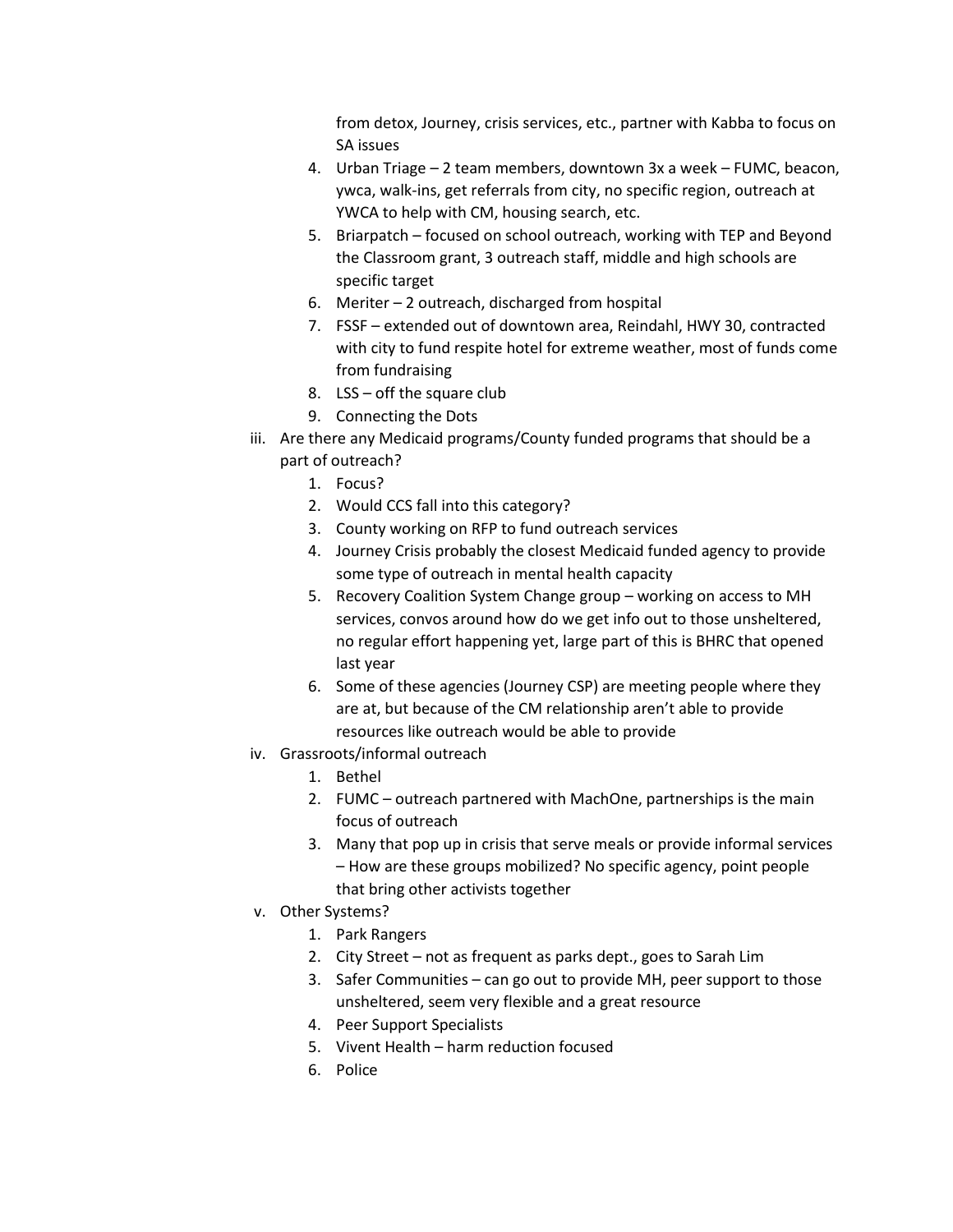- vi. Who is represented on outreach teams? Are they reflective of the community they are trying to serve?
	- 1. Lived Experience important, is represented on multiple teams
	- 2. Representation within Black/ Latinx community specifically undocumented residents (population continues to grow and is a silent community that experiences many challenges)
	- 3. Low pay for outreach workers can sometimes limit those who can afford to be in a role as outreach
- vii. Where are you outreaching to? Are there gaps in coverage?
	- 1. Safe Haven, Bethel, OTSC many go there during the day, but are necessarily connected to shelter/homeless agencies/CE beyond that
	- 2. Men's Shelter so hard for one CE staff member to get to large pop of men that stays each night
	- 3. VA working with them but may not have gotten a VI-SPDAT
		- a. ICA discussed the reason for limiting who does VI-SPDATS, encouraged agencies to reach out if interested in having CE trained person on site, making sure everyone is administering the same way
		- b. Addressed past issues of people being assessed multiple times, especially those who did not have HMIS access
	- 4. Car campers, south and west side not a good system in place to help get those in these pop resources and services
		- a. Brochures to business to hand out brought up as suggestion
		- b. Was there one already made by the County that we could bring back? Jenna updating doc
	- 5. Those who fall in and out of literal homelessness week to week
		- a. Noted by school district as a concern, as well
	- 6. Folks biggest complaint is that they play phone tag with CE
		- a. Can CE VMs connect more with outreach workers to find people quicker if unable to connect with person via phone
		- b. Check clarity to see if connected to outreach agency, but may be challenging depending on what info left in the message
	- 7. Idea brought up of having centralized number for outreach for referrals, those in need, that would be checked by one person and disseminated to appropriate agency, easier to follow up on requests and avoid two agencies doing the same work – avoid folks who need services feeling like they are running around in circles
		- a. Is 211 a way to get this up and running quickly? Angie happy to talk with staff to see if there may be capacity, somewhere there to answer call 24/7 – so never leaving VM, but an opportunity that is available. Make sure whatever is decided that 211 is aware to make the appropriate referral. Barrier is no HMIS access – but could be resolved
		- b. Phone Tree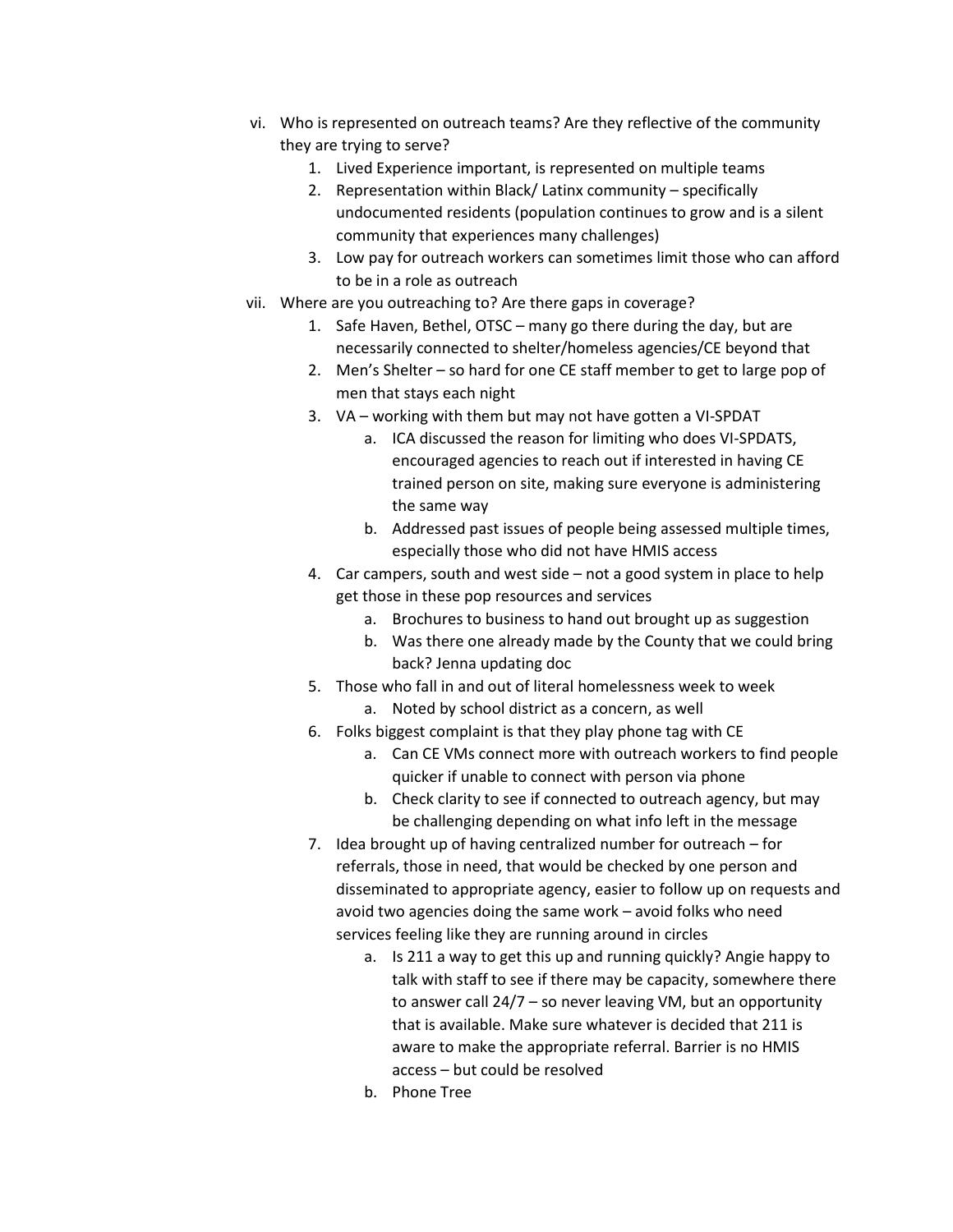- c. Noted that we would not be able to "create" a new position, so how can we think about existing systems and how to incorporate – one email address that gets distributed to all outreach providers
- d. Lived Experience perspective tapping into tech, put into short form instead of just VM to limit time someone has to tell their story – perhaps app, link, just another option besides leaving VM
- viii. Who is being outreached to? Represented/Underrepresented?
	- 1. Families who are not utilizing shelter, car campers, back and forth to doubled up – who is working with these families?
		- a. Urban Triage comes to family meetings and address those who are unsheltered
		- b. Peer Support specific to those families experiencing homelessness, work as mediator/support, need mental health support
		- 2. Families who may be suspended from shelter
		- 3. College students
			- a. YAB member who is working to make connections with UW students -Torrie has meeting with UW next week
			- b. UW Social Justice Hub Housing Equity
			- c. Latinx silent population, language barriers
- b. Review of findings from [2019-2020 CE Evaluation](https://drive.google.com/drive/folders/12IO3a2bd2F_JsZGe-PMQPb7YNKkmi8Ek?usp=sharing) related to Access
	- i. Need for increase in "outreach case managers"
		- 1. Focused more on housing placement/housing barriers/housing search in addition to basic needs
		- 2. Documentation for CH been making progress on this need, being a larger focus lately
- 5. Identify action steps, responsible party and timeline be sure to keep this realistic!
	- a. Update Dane County resource brochure Jenna
	- b. Outreach dispatch Hub Takisha, Kaci, Angie, Jenna J.
		- i. Identify Issue and how solution addresses those issues
	- c. Peer Support specific through homelessness
- 6. Next Meeting: Thursday, April 7, 2022 1:00 pm- 3:00 pm

Topic: Coordinated Entry Process - Initial Requirements & Assessment Tool

- o Are any documents required?
- o Must someone come into the office?
- o Who's administering the tool?
- o What is being measured with the tool?
- o Who's getting assessed?
- o When is the tool administered?
- o How long is the tool? [Need: Co-Facilitator and Notetaker](https://docs.google.com/document/d/16_jVL_3HqIq3htA41gxGeQK8hyvBix5AdSwZOteRRNo/edit?usp=sharing)